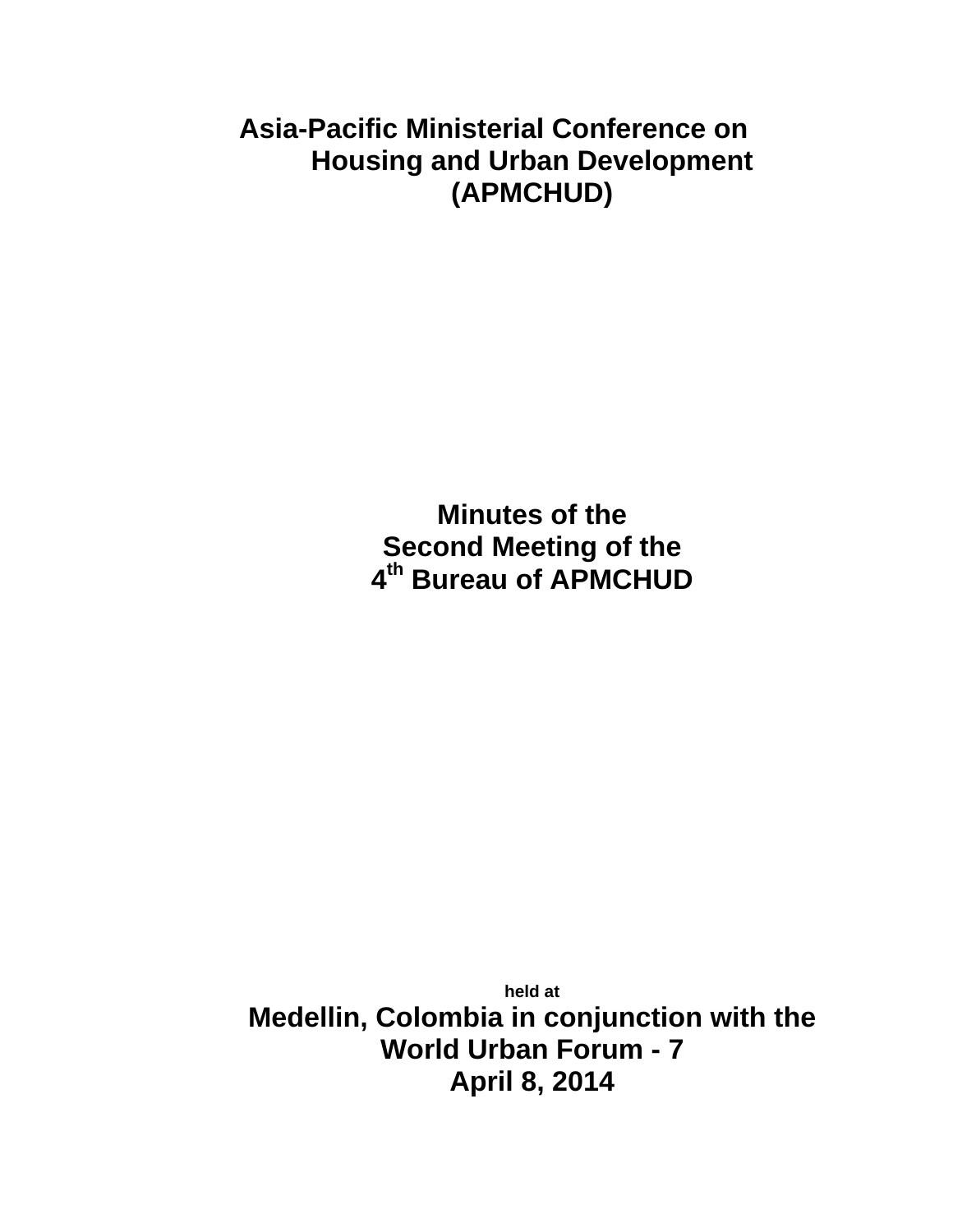### **Minutes of the 2nd Meeting of the 4th Bureau of the Asia Pacific Ministerial Conference on Housing and Urban Development (APMCHUD)**

### **Date : April 8, 2014 (3.00 PM to 5.00 PM) Venue : Orange Pavilion, Plaza Mayor Convention and Exhibition Center, Medellin, Colombia**

The List of Participants is enclosed.

Initiating the meeting, the Chief Coordinator welcomed all the distinguished members and the delegations and the representative of UN Habitat. The Chief Coordinator indicated that the Hon'ble Chairperson H.E. Eng.Sami Halaseh, Minister of Public Works and Housing, Hashemite Kingdom of Jordan has communicated his inability to participate in the meeting due to extreme exigencies, and has conveyed best wishes for the success of the meeting. In view of the same, the Chief Coordinator requested the Bureau to kindly elect a Chair for the meeting. The Hon'ble Minister from Republic of Iraq, H.E Mr Istabraq Iberaheem Al-Shouk proposed that H.E Ms. Aminath Athifa, Hon'ble Minister of State, Housing and Infrastructure, Republic of Maldives may Chair the meeting. The proposal was unanimously endorsed by the Bureau.

Initiating the meeting, the Chair, H.E Ms Aminath Athifa, Hon'ble Minister of State, Housing and Infrastructure, Republic of Maldives thanked the Hon'ble members of the Bureau for giving the honour of chairing the meeting. The Chairperson also thanked the UN-Habitat for facilitating arrangements for holding this meeting in such a pleasant environment. Recalling that the APMCHUD had started its journey in 2006 and over this period, APMCHUD has indeed evolved as a movement of collective thinking and action for achieving sustainable urbanisation in the Asia Pacific region, the Chairperson indicated that the World is increasingly become aware that the Asia Pacific region is an economic powerhouse, which is steadily growing. However, the Chairperson highlighted that the Region is experiencing faster urbanisation along with the concomitant problems of rapid urbanisation such as proliferation of slums and informal settlements, increasing poverty and unemployment, substantial deficiency in basic services, etc. The Chairperson underscored the need for the forum to deliberate the strategies, evolve action plans, and share our ideas and best practices for collectively addressing the concerns for common good of the region as a whole. The Chairperson expressed satisfaction that the path has been set by constituting 5 working groups on important themes and the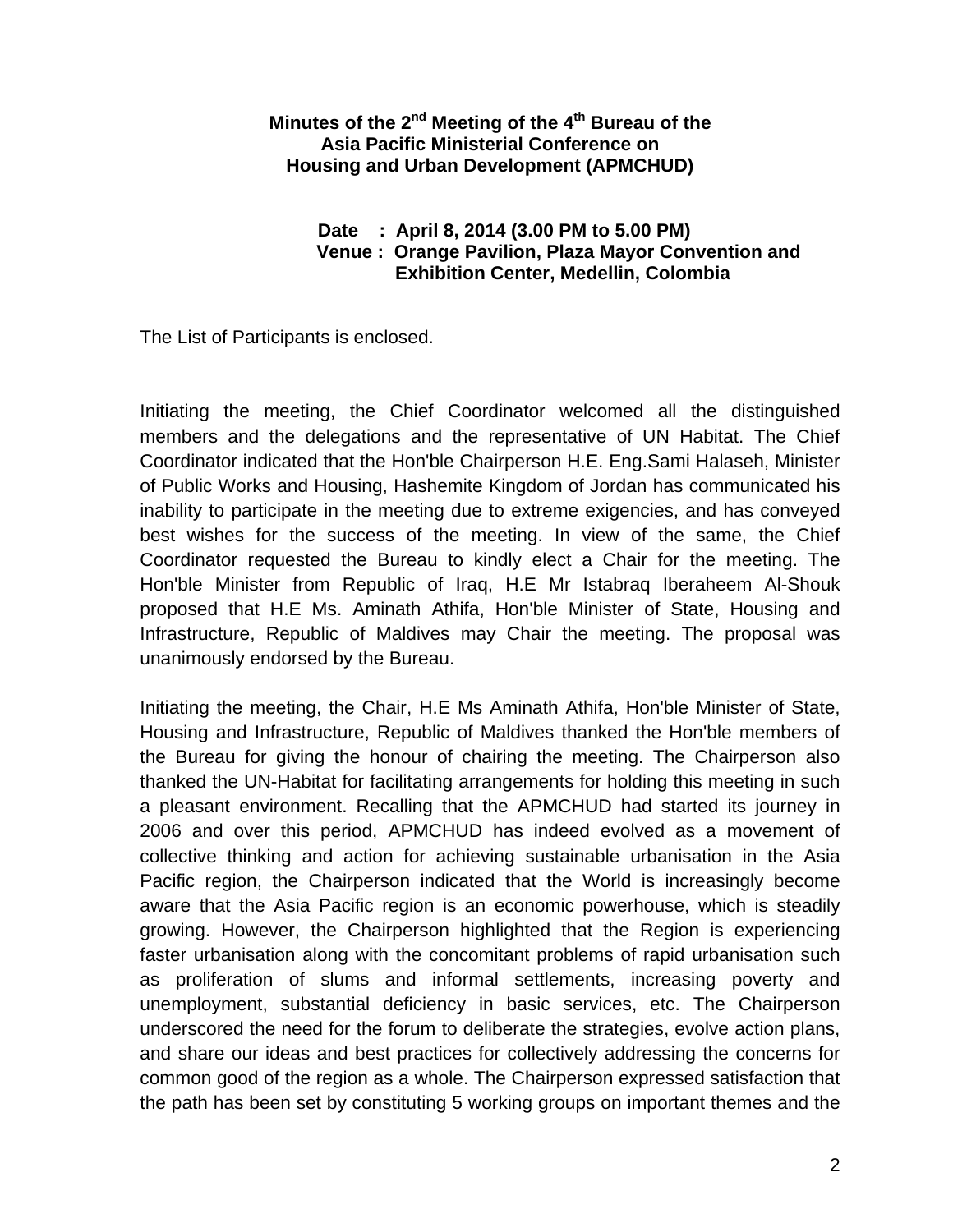Lead countries of these groups with the support of member countries, are doing commendable work in their respective fields. With these comments, the Chairperson invited the Hon'ble members for their initial remark.

H.E. Mr. Istabraq Iberaheem Al-Shouk Hon'ble Senior Deputy Minister of Construction and Housing, Republic of Iraq thanked the Hon'ble Chairperson for accepting the responsibility to Chair the meeting. The Hon'ble member further thanked the UN-Habitat for facilitating the arrangements for the meeting as part of World Urban Forum event. Recalling the progress of the APMCHUD initiative since the first New Delhi Conference, the Hon'ble Minister thanked the Republic of India for the continued support for the activities of APMCHUD including for hosting of Permanent Secretariat of APMCHUD at New Delhi. H.E further conveyed his appreciation for the excellent coordination activity undertaken by the Secretariat for holding this Bureau meeting. The Hon'ble Minister further assured that the Republic of Iraq would extend all possible cooperation for the activities and initiatives of APMCHUD.

Providing initial remarks, H.E Mr Manouchehr Sobhaani, Ambassador of Islamic Republic of Iran in Colombia conveyed the best wishes of H.E. Dr.Akhoundi, Hon'ble Minister of Roads & Urban Development, Islamic Republic of Iran for the success of the meeting. H.E the Ambassador of Iran in Colombia thanked the UN-Habitat and the Government of Colombia for the support in organising this meeting.

H.E Madam Trie Edi Mulyani, Hon'ble Ambassador of Indonesia in Colombia thanked the Chair for the opportunity and offered full cooperation for the success of the meeting. It was also indicated that the Republic of Indonesia would be happy to have bi-lateral meetings with the member countries as well.

Mr. Heung Jin Kim, Director Housing Policy, Ministry of Land Infrastructure & Transportation, Republic of Korea thanked the Chair for the opportunity for initial remarks. Mr. Heung Jin Kim also thanked the Un-Habitat and the Secretariat of APMCHUD for the excellent support being offered in finalizing many of the finer aspects of the forthcoming  $5<sup>th</sup>$  conference of APMCHUD. He requested for the active participation of the member countries in the successful organization of the event.

Welcoming the Hon'ble members to the meeting to the Bureau and also to the World Urban Forum, Ms. Aisa Kirabo Kacyira, Deputy Executive Director and Assistant Secretary General, UN-Habitat appreciated the progress of the collaborative effort of Asia Pacific Ministerial Conference on Housing and Urban development in evolving a collective vision for sustainable urbanization in the Asia Pacific region. Highlighting the growth pattern as well as potential of the region, the Dy. Executive Director also highlighted the need to evolve collective solutions for the problems faced by the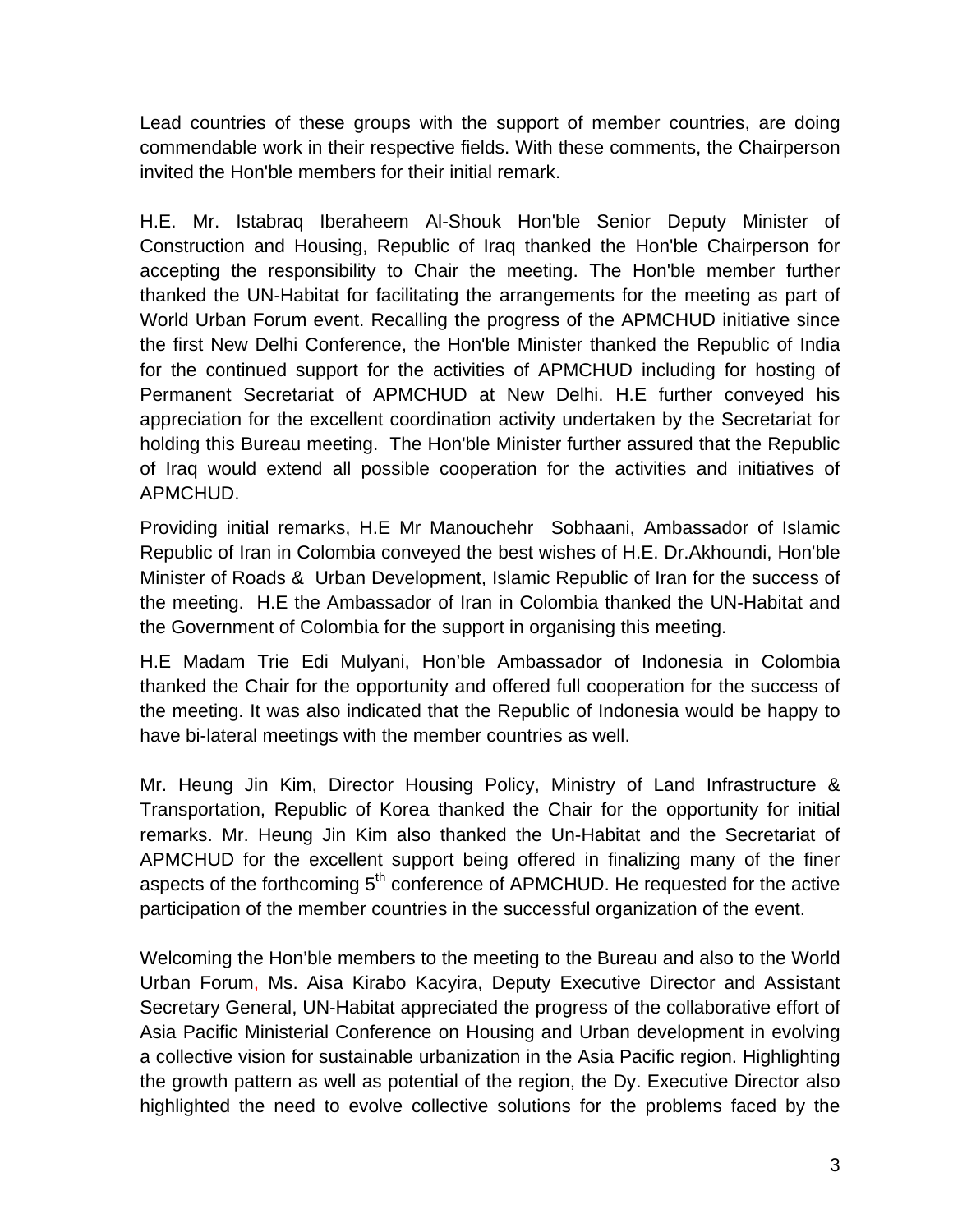region for sustaining the positive growth trends. Indicating that APMCHUD is holding the hope for the developing countries, the Dy. Executive Director emphasised the need to interact with the other Regional cooperation movements such as the African Ministerial Conference on Housing and Urban Development (AMCHUD) and the MINURVI of South American Nations, for sharing the experiences for mutual benefit. The Dy. Executive director extended all possible cooperation and facilitation towards encouraging such collaboration, and specially thanked the Republic of India for its continued support for the movement of APMCHUD since the first conference in 2006 at New Delhi and subsequently by hosting the Permanent secretariat at New Delhi. She thanked the Hashemite Kingdom of Jordan for the eminent leadership being offered presently, and also congratulated the Republic of Korea for agreeing to hold the next conference in Seoul. Conveying appreciation to the UN-Habitat team for it's un-tiring support to APMCHUD, she specially expressed thanks to Dr. Markandey Rai who had guided the movement from UN-Habitat since the first event in 2006 to till date. Highlighting the forthcoming opportunity to express the collective view on sustainable urbanisation, Ms. Aisa Kirabo Kacyira indicated that UN-Habitat looks forward to work more closely with APMCHUD and looks forward to its contribution to take the agenda of sustainable urban development further. She emphasised the need to evolve collective vision with the Habitat III conference to be held in 2016 in view at each country level as well as a group of Nations with similar problems and prospects. Ms. Aisa Kirabo Kacyira, Deputy Executive Director and Assistant Secretary General, UN-Habitat thanked the Bureau for this opportunity to join the meeting and share her views, and urged for promoting `sustainable cities' as a stand-alone goal rather than a sub-ordinate goal of Nations.

Thanking the Chairperson for the opportunity to express initial remarks, Mr Yoshinobu Fukasawa, Director, Regional Office for Asia Pacific, UN-HABITAT indicated that the Regional Office has been assigned the task to coordinate the APMCHUD related activities, and appreciated the role being played by the Secretariat in taking the agenda of APMCHUD forward, and also the Republic of Korea for the initiatives taken towards successful organisation of the forthcoming APMCHUD Conference in Seoul. He further assured continued close interaction with Secretariat as well as Republic of Korea in successful organisation of future activities.

With the above initial remarks from the Hon'ble Members, the agenda items were taken up in sequence.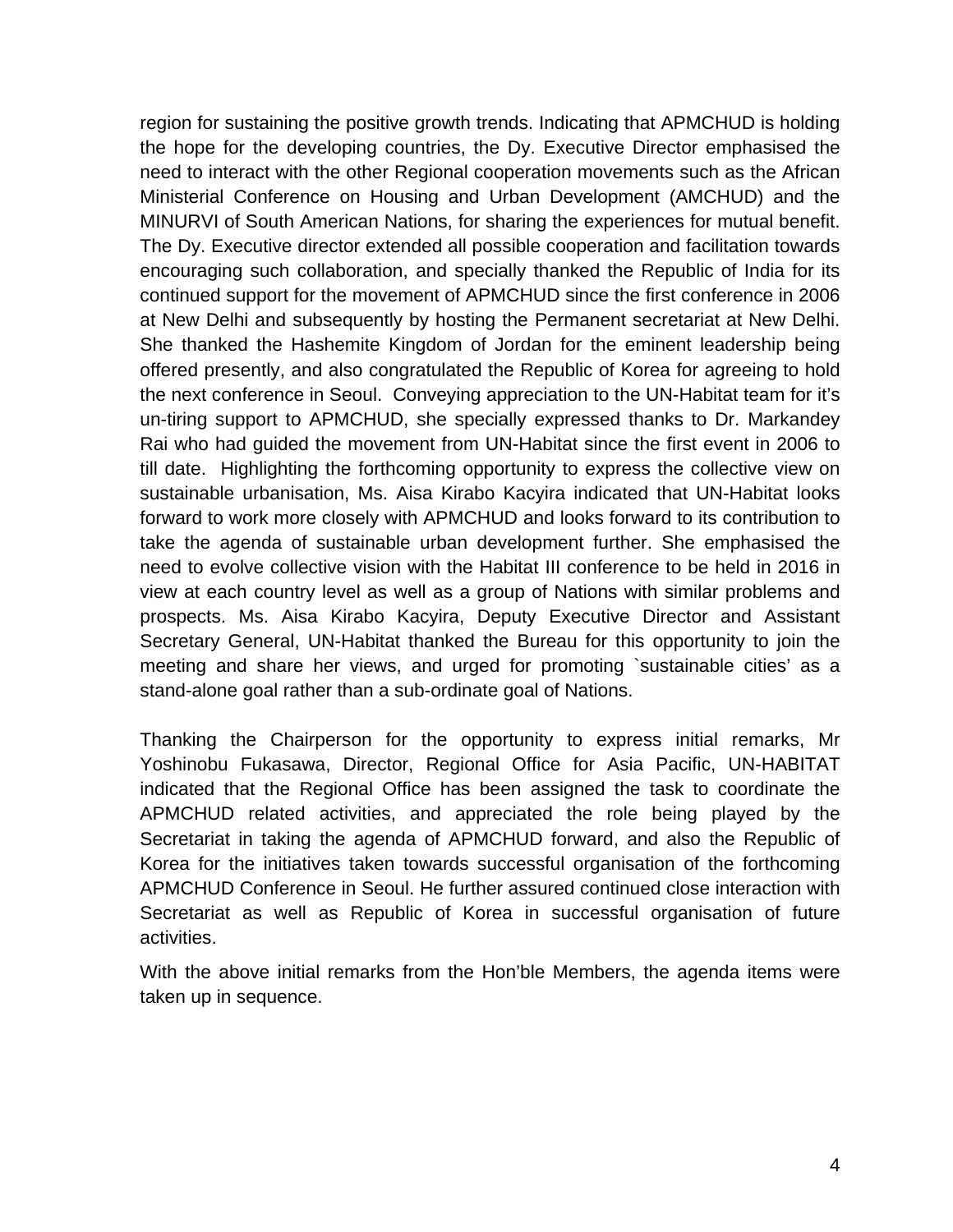#### **Item No. 1 : Confirmation of the Minutes of the 1<sup>st</sup> Meeting of the 4<sup>th</sup> Bureau of the Asia Pacific Ministerial Conference on Housing and Urban Development (APMCHUD) held at Nairobi, Kenya on 14th April, 2013**

The Chief Coordinator indicated that the  $1<sup>st</sup>$  meeting of the  $4<sup>th</sup>$  Bureau of APMCHUD was held at Nairobi, Kenya on  $14<sup>th</sup>$  April, 2013 and that a copy of the Minutes of the Meeting was circulated to the Hon'ble Members of the Bureau and was posted on the website of APMCHUD as well. The Chief Coordinator invited comments, if any, from the Hon'ble members.

The Bureau confirmed the minutes.

### **Item No. 2 :Status of Actions pursuant to the 1st Meeting of the 4th Bureau** held on 14<sup>th</sup> April, 2013 at Nairobi, Kenya – Report by the Chief **Coordinator**

The various activities undertaken in pursuance of the decisions in the 1st Meeting of the Bureau held at Nairobi, Kenya on  $14<sup>th</sup>$  April, 2013 was presented by the Chief Coordinator. The status of items covered related to the following:

- **A) Adoption of APMCHUD Resolution in Governing Council of UN-Habitat:**  The Bureau noted that the resolution proposed by APMCHUD was considered and received detailed deliberations and active participation by a large number of countries, and after revisions as per discussions, the Governing Council adopted the Resolution under the head of "Resolution on Youth and Sustainable Urban Development - 24<sup>th</sup> Session".
- **B) Study tours by India, Indonesia and Republic of Thailand as offered by the respective countries**: The Bureau noted with appreciation the study tours organised by Republic of India and the Republic of Indonesia during the year 2013. The Bureau further desired that the Secretariat may continue to pursue the Republic of Thailand in regard to organizing a study tour as agreed at its convenience and on receipt of details and finalization of the programme, inform the Hon'ble member of APMCHUD on the proposed dates by the Republic of Thailand. It was further advised that the Secretariat may take the help of the Regional Office of UN-Habitat as well to pursue the Government of Thailand in this regard, and on finalisation, inform Hon'ble members of the APMCHUD on the proposed dates by the Republic of Thailand.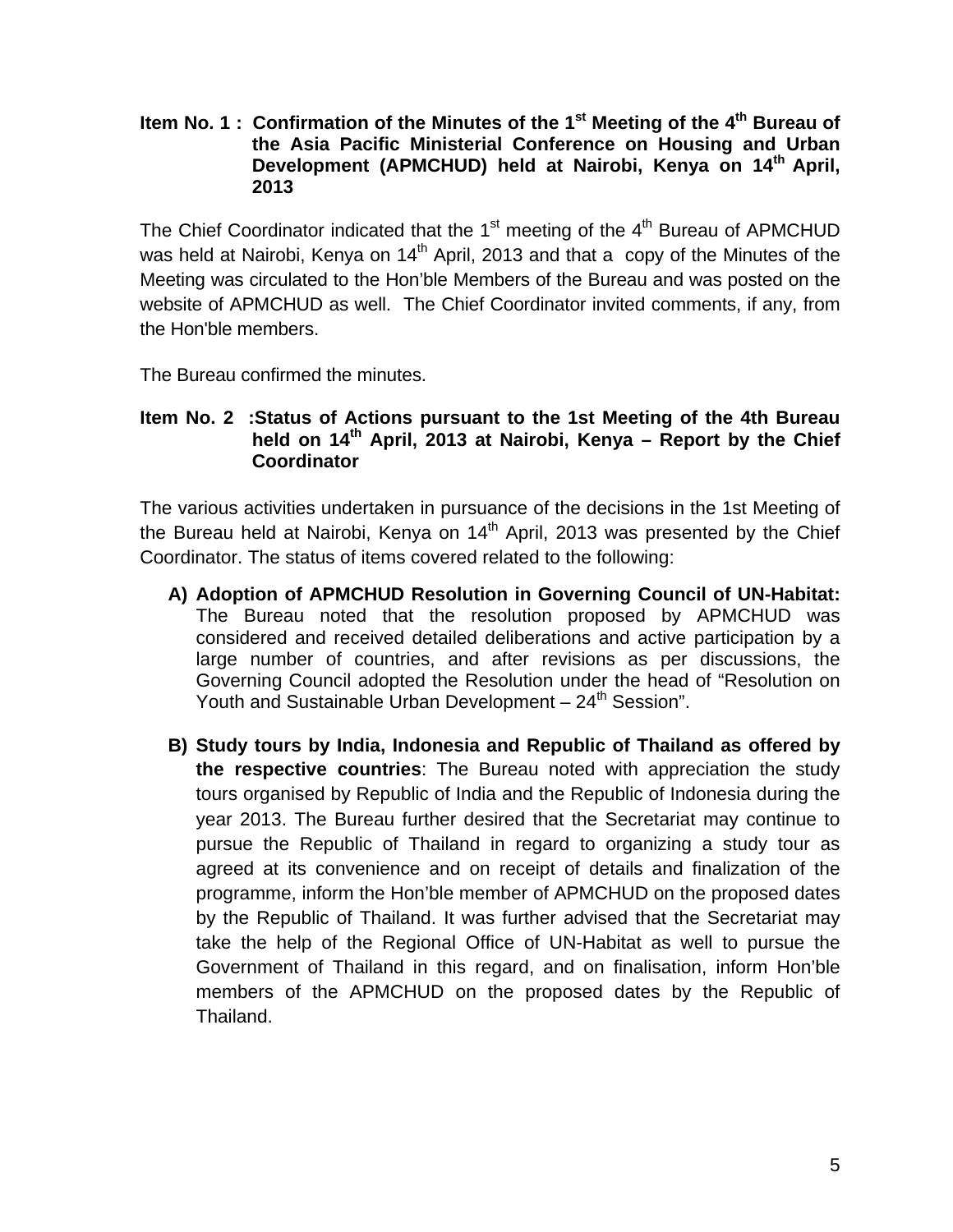**C) APMCHUD participation in the World Urban Forum at Medellin**: The Bureau noted the status and expressed its appreciation to the UN-Habitat for facilitating holding of this 2nd meeting of the Fourth Bureau of APMCHUD. In regard to the special intervention by APMCHUD in the Ministerial segment of the World Urban Forum event, the Bureau noted that the intervention on the theme of 'APMCHUD's Views, Vision and Perspectives on Urban Equity in Development - Cities for Life' was made by H.E Ms Aminath Athifa, Hon'ble Minister of State, Housing and Infrastructure, Government of Republic of Maldives, as the Hon'ble Chairperson H.E Sami Halaseh, Minister of Public Works and Housing, Hashemite Kingdom of Jordan could not participate due to extreme exigencies in World Urban Forum event in Medellin. It was also noted that an addition has also been made highlighting the special attention required in respect of the Island Nation countries which need a different focus, in the intervention by APMCHUD, as also the need to include urban poor in the decision making process. It was decided that the intervention note be placed on the web-site of the APMCHUD for reference by the Hon'ble members.

### **D) Suggestions for a Road Map for APMCHUD Secretariat** :

The Chief Coordinator indicated that in the  $1<sup>st</sup>$  meeting of the Bureau held at Nairobi, it was decided that the Bureau members may kindly provide suggestions towards making a road map for the activities of the secretariat. Indicating that the Secretariat has not received any suggestions from the Hon'ble Members on the initiatives that can be taken up by the Secretariat towards taking the APMCHUD agenda forward, the Chief Coordinator requested the Hon'ble Members to kindly provide their valuable suggestions for preparation of a detailed road map which shall be placed for deliberation in the forthcoming meeting. In regard to payment of the contribution of \$ 10000 every year, the Chief Coordinator reported that the Secretariat has not received any contribution so far.

**E) Updation of Website**: The status relating to updation of the web-site of APMCHUD as reported was noted.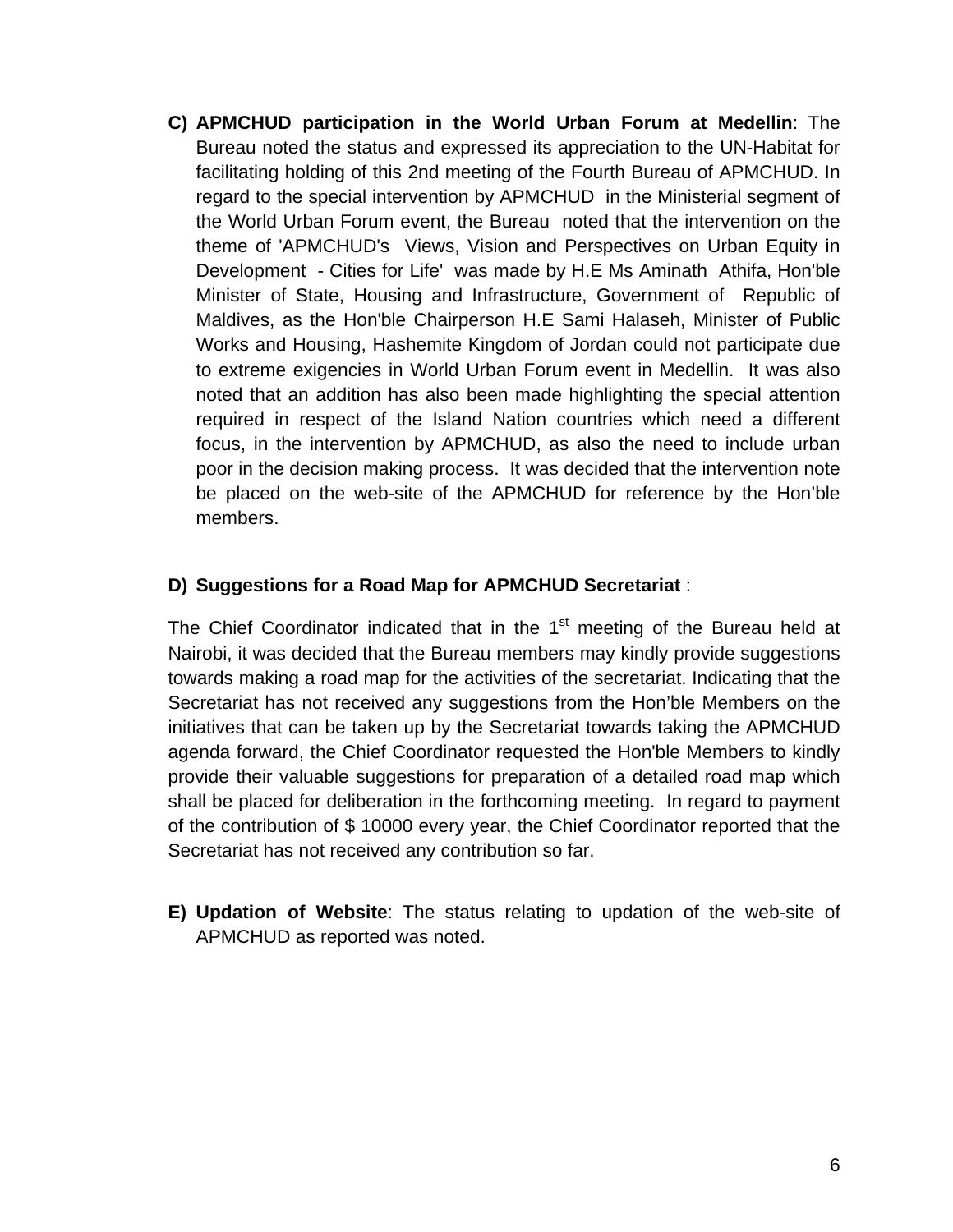### **Item No.3: Release and Presentation of the Proceedings of the 4th Conference of the APMCHUD held on 10-12 December, 2012 at Amman, Hashemite Kingdom of Jordan, by the host country**

The Chief Coordinator indicated that the  $4<sup>th</sup>$  APMCHUD Conference at Amman was a significant success, and that the proceedings of the Conference have been documented in a report form. It was indicated that the report has been uploaded in the web site of APMCHUD (www.apmchud.com).

# **Item No. 4 : Report by respective Lead Member countries on activities of Working Groups**

Briefing the background of constitution of the Working Groups, the Chief Coordinator requested the respective Lead countries to present their reports on the activities of the Working Groups.

The report of the Government of India as Lead country for the Working Group on `Urban and Rural Planning and Management' was presented by the Chief Coordinator. It was indicated that towards effectively organizing and coordinating various activities, the Government of India, Ministry of Housing and Urban Poverty Alleviation nominated a leading research and training Institution in India, the Human Settlement Management Institute (HSMI) of the Housing and Urban Development Corporation Limited (HUDCO), as the coordinating Institution for the activities of the Working Group. As part of the Working Group initiatives, a meeting of the Working Group on Urban and Rural Planning and Management, was organized in New Delhi on 16-17th August, 2012. This meeting received a significant response, and 18 countries were represented in the meeting, and 6 countries had deputed their urban and rural planning and management experts from their countries, to personally participate. The discussions in the meeting were organised under five themes, namely (1) Approaches to Urban and Rural Planning and Management in Asia Pacific Region, (2) Inclusive Planning and Practices, (3) Urban-Rural Continuum - Imperatives of Integrated Planned Development, (4) Land related issues in Urban and Rural Planning and Management, and (5) Tools, Technologies, and Capacity Building for Urban and Rural Planning and Management. The meeting had 25 presentations with International and Indian participation, and all the five sessions were chaired and co-chaired by experts from Asia Pacific Countries. The meeting discussed the concern areas on the overall theme of the urban and rural planning and management in the Asia Pacific region, viewed the practices and successful experiments in various countries of the Region, and exchanged information on areas of mutual interest on the theme. Major recommendations of the meeting were also explained to the Bureau members. A copy of the final Report of the Working Group meeting was presented to the Hon'ble members during the meeting.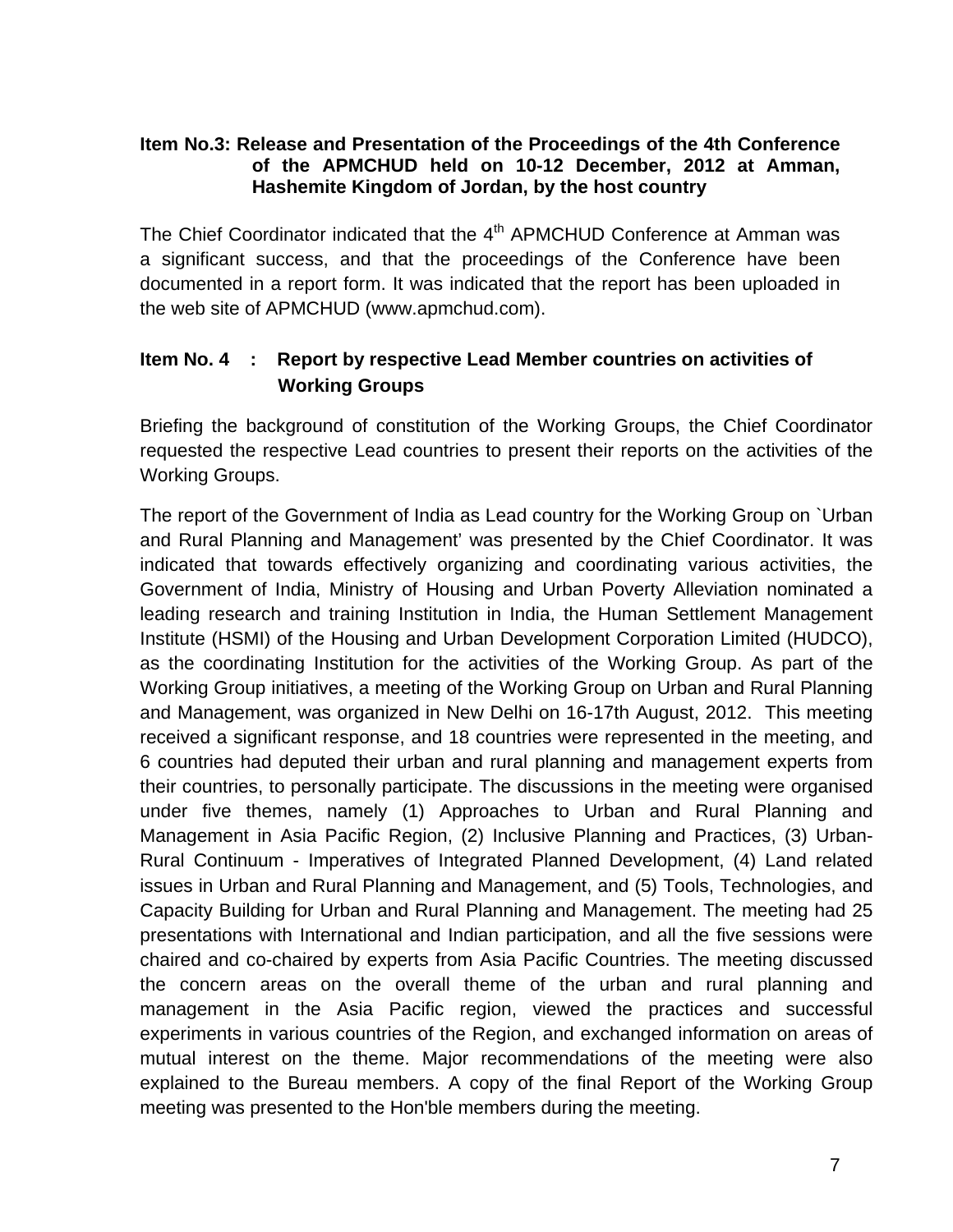The report of the Government of India also indicated that as agreed by the Government of India to host study tour to the member country delegations, to best practices and major projects in India in the field of housing and urban development, a study tour was organized for the Asia Pacific member country delegations during 5-9th April, 2013. A total of 13 delegates from four countries namely Afghanistan, Sri Lanka, Iraq and Yemen visited India. The study tour covered various projects covering slum improvement and rehabilitation, social housing, sanitation, basic infrastructure facilities, new town development initiative, transport projects like metros and expressways. It was also reported that during the study visit, detailed discussions were held on major Government of India's programmes and interactions were also held in national level institutions dealing with provision of housing finance, building materials and technologies, research and training Institutions on their activities. The delegates also interacted with NGOs in the sanitation sector. The visit covered the States of Andhra Pradesh, Delhi and Uttar Pradesh.

Conveying Government of India's appreciation and gratitude to the countries which participated in the Study visit, the report indicated that India looks forward to more opportunities of such nature for collaboration and sharing of experiences in promoting sustainable housing and urban development in the region.

Presenting the report of the Working Group 2 on Slum upgrading, H.E. Mr.Manouchehr Sobhani, Ambassador of Islamic Republic of Iran in Colombia indicated that the Working group on Slum upgrading was formed as part of the APMCHUD efforts to address the issue of informal settlements and slums - a key urban challenge shared amongst the countries of the region. The Working group in addition to holding its meetings during various APMCHUD Conferences, also held additionally a special meeting – the 2nd meeting of the working group, in June 2012 at Tehran to discuss upgrading issues in the Asia Pacific region and the solutions and mechanisms being employed in this region with an emphasis on innovative and indigenous ideas and approaches. H.E.Manouchehr Sobhani further indicated that the Amman Implementation Plan which was adopted during the 4th APMCHUD conference in December 2012 had recommended four key points for this Working Group namely (a) prioritized socio-economic enabling in upgrading of informal settlements, (b) utilise information technology as an effective instrument for engaging youth in slum upgrading, (c) pilot testing the slum upgrading database and indicators in three volunteer countries namely Jordan, Indonesia and Iran, and present the results between April - June 2013, and (d) vigorously participate in the Virtual Scientific Committee established by the Secretariat of the Slum Upgrading working group to share information and experiences, establish and regularly update the joint slum upgrading data base.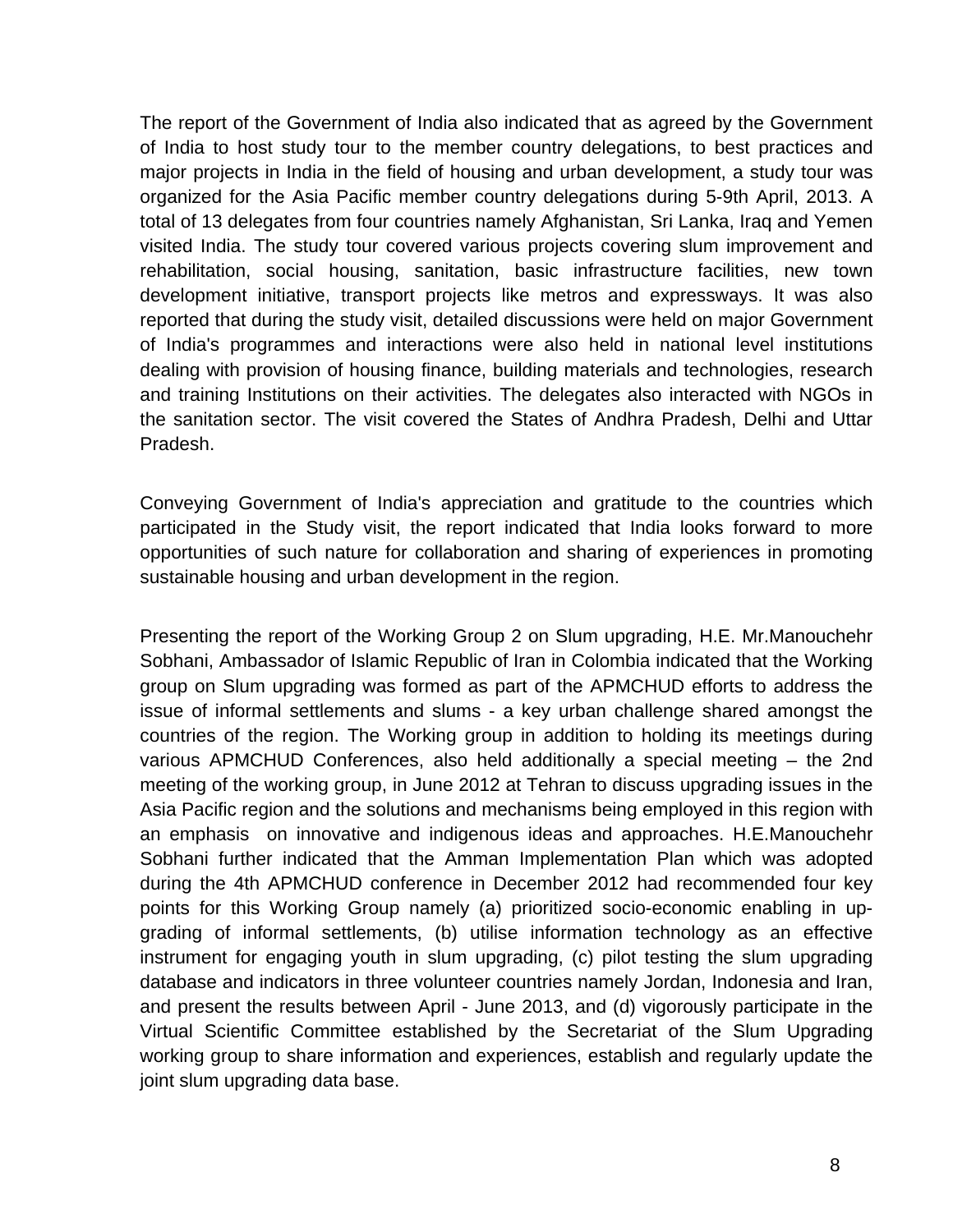Highlighting the various activities undertaken in respect of the above key elements enlisted in the Amman Declaration, H.E. Mr Manouchehr Sobhani indicated that in respect of (a) and (b) above, the Ministry of Roads and Urban Development has tried to update and revise existing slum upgrading legislation to promote economic buoyancy and social integration through urban regeneration, slum upgrading, and urban (re)development projects at different scales, including national spatial frameworks, regional planning, city-wide planning, neighbourhood design and public space design. H.E further indicated that the new Bill calls for a holistic approach to upgrading and redevelopment projects with the participation of all relevant ministries in the form of a National Empowerment Task Force. Furthermore, emphasis is made on community based organisations who will take the lead in the actual upgrading or redevelopment projects. This legal document paves the ground for utilizing Information Technology as an effective instrument for engaging the youth in slum upgrading and redevelopment projects. The report hoped that this legal document can serve as a model to be replicated in and adapted to other situations.

As regards the key items of (c) and (d) referred, H.E indicated that the Working Group has tried to collect the experience of countries in the Asia Pacific Region concerning urban upgrading which demonstrate that social integration, inclusion and cohesion can be promoted through urban upgrading projects. To this end, a slum upgrading database has been developed which will hold information on upgrading initiatives in all member countries, and requested the contribution of member countries to this database. H.E indicated that once completed such a database will significantly assist the Working group in planning its activities. H.E requested for information from the member countries and also their vigorous participation in the Virtual Scientific Committee established by the Secretariat of the Slum Upgrading Working Group. Indicating that appropriate spatial planning both in planned city extensions as well as in slum upgrading and urban revitalization significantly contributes to social integration, the report emphasized that community participation has become paramount in all upgrading projects, and that participation of women and youth has to be fostered from the earliest stages of project development. It was further indicated that the Regional Slum Upgrading Working Group meetings have played the role of an international multi-stakeholder consultation instrument devoted to an equitable and sustainable urban development, through upgrading processes, which will seek to inform policy reforms at regional and national levels. As part of its mandate, the slum upgrading Working Group member institutions explore how cities can enhance social integration and cohesion and support the creation of social capital among communities in their respective country and thereby they can draw on innovative planning and design principles and institutional, regulatory and financing approaches.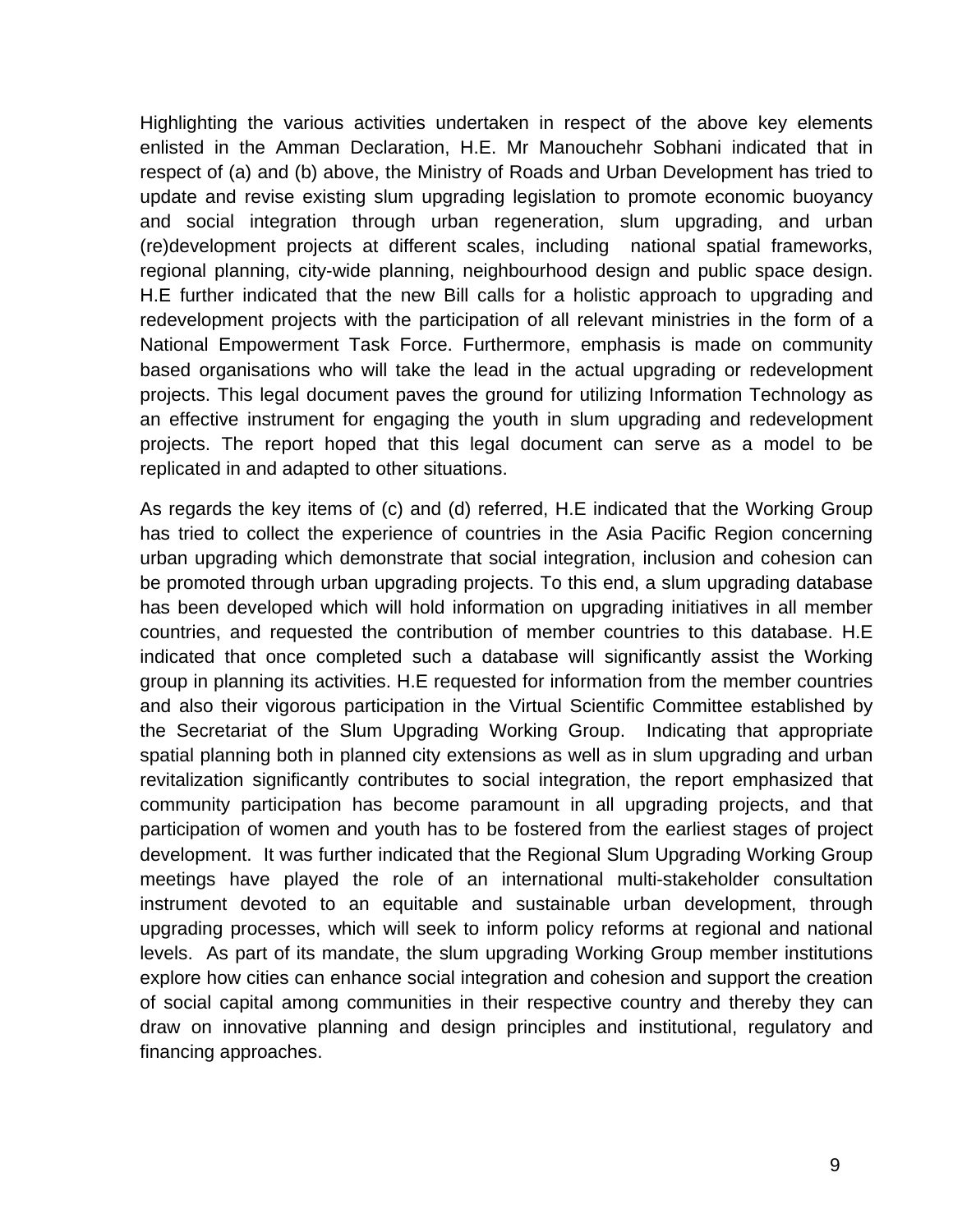Presenting the Report of Indonesia as the Lead country in respect of Working Group 5 H.E Madam Trie Edi Mulyani, Hon'ble Ambassador of Indonesia in Colombia indicated that according to the Amman Implementation Plan, there are 3 action areas for Working Group 5 viz. (1 Document on-going youth initiatives and innovative solutions on city development in exchangeable formats, (2) Develop virtual forums for interaction and collaboration of youth organizations in the Asia Pacific, and (3) Initiate youth training program with a focus on spatial planning.

In line with the same, H.E. indicated that Government of Indonesia has begun to document several youth initiatives and innovative solutions on city development in Indonesia such as Young Pioneers in Spatial Planning (Pelopor Penataan Ruang), Peta Hijau / Green Map Community, Bandung Creative City forum, Kampung improvement program combined with youth employment, broadband learning center, Jember Fashion Festival (JFF), etc.

In regard to virtual forums for interaction and collaboration of youth organizations in the Asia Pacific, on the regional level, activities of three institutions have been documented. The first one is International Young Planners Forum (IYPF), established in 2010 at Kuala Lumpur, Malaysia, is a forum that promotes knowledge sharing, intense discussions and network development among young planners in the Asia Pacific. The meeting of this Forum held in Yogyakarta in 2011, was participated by young planners from Singapore, Malaysia, Australia and Indonesia. The forum has been extended for internship exchange of young planners between Indonesia, Malaysia and Australia. The second one is the School on Internet Asia Project ([www.soi.asia\)](http://www.soi.asia/). This project is supported by several ministries of Japanese government. The SOI-Asia Project utilizes satellite based Internet to provide Internet environment in a less expensive, easy to deploy, and more feasible way for the universities located in the regions where Internet environments are insufficiently developed; conducts research and development of the necessary technology for IT human resource development in Asia while using the environments; and proposes, through field experiments, a new educational methodology for universities in Japan as well as educational institutions abroad. H.E indicated that the participating countries in this project include Indonesia, Laos, Myanmar, Thailand, Vietnam, Philippines, Cambodia, Bangladesh, Japan, Japan, East Timor and Singapore. The third one relate to the Youth Social Enterprise Initiative (YSEI), which is a highengagement social venture programme for emerging young social entrepreneurs in developing countries in Asia. YSEI was founded in 2005 as a multi-stakeholder partnership, and it receives support from the Swiss Agency for Development and Cooperation UNESCO, and the Canadian International Development Agency.

Concerning the third agenda on youth training program on spatial planning, it was indicated that Indonesia has initiated a program for youth education in spatial planning in addition to a separate Green City Programme. It was also indicated that Indonesia is still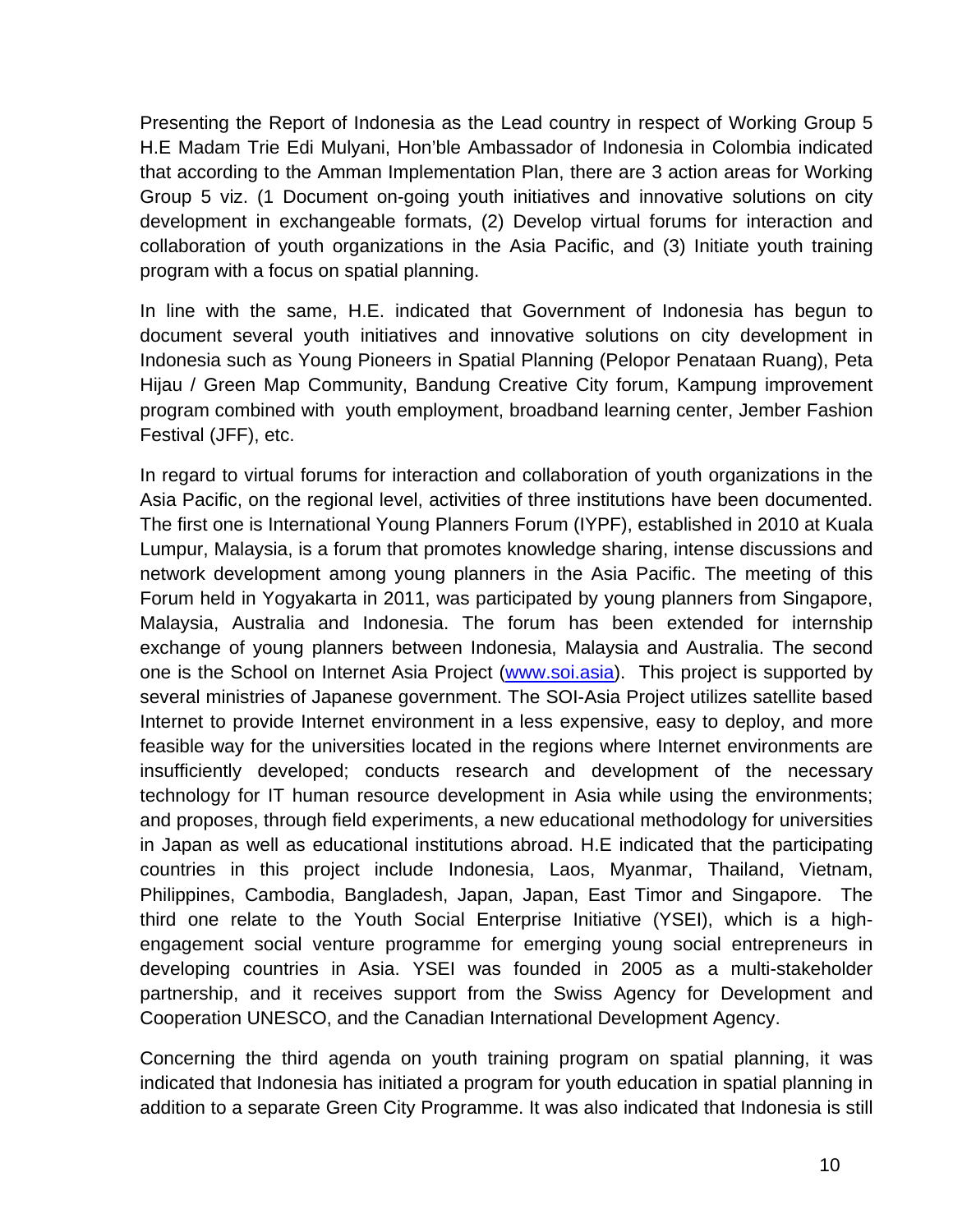considering the possibility of sharing its experience and conducting a training program in English language that could be attended by Asia Pacific countries. H.E Madam Trie Edi Mulyani, Hon'ble Ambassador of Indonesia in Colombia requested the Hon'ble Bureau members to indicate their willingness to attend such a training programme and the Government of Indonesia would keep the APMCHUD secretariat informed on announcement of the training programme.

Briefing the Bureau on the activities of working group 5, H.E Madam Trie Edi Mulyani, Hon'ble Ambassador of Indonesia in Colombia further indicated that a study visit in Yogyakarta dan Solo was organized by the Directorate General of Human Settlements with the support of the Local Government of Solo and Yogyakarta, on 25-27th June, 2013. The visit focused on slum upgrading and community participation. A total of 12 delegates from 5 countries namely Azerbaijan, Bangladesh, Iraq, Papua New Guinea and Sri Lanka participated in the study visit. The study visit covered post-disaster reconstruction projects, slum upgrading, relocation of riverbank settlements and heritage preservation projects. A document on the study was also presented to the Hon'ble members during the meeting.

Presenting the activities of the Working Group on Financing aspects, Mr Heung Jin Kim, Director Housing Policy, Ministry of Land Infrastructure & Transportation, Republic of Korea indicated that the focus of the working group has been on enabling the youth to participate in decision making process for urban development and to get the project fund for community development. In this regard, Mr. Heung Jin Kim highlighted the action points as enlisted in the Implementation Plan which included (a) ensure youth have access to affordable housing and housing financing with special attention to low income and new households, (b) encourage development of employment training programmes which support those youth most marginalized in learning skills associated with housing construction, and (c) encourage the formal financing systems to extend financing to youthled projects and initiatives.

In line with the above focus areas, various initiatives taken were outlined. In regard to improving the housing finance system in Republic of Korea, towards supporting the home ownership, in 2013, share mortgage system as a supporting initiative for newly-weds and first-time home buyers was introduced. Towards facilitating rental housing, the following actions have been taken (a) supplying rental housing utilizing the lands of railroad, idle government owned lands and non-sale public facilities site in the city centres, etc was taken, (b) relieving requirements of loaning Jeonse Fund for low income class (within twice the lowest living cost), (c) housing voucher programme is supposed to be implemented since October in 2014 after running the demonstration project for low income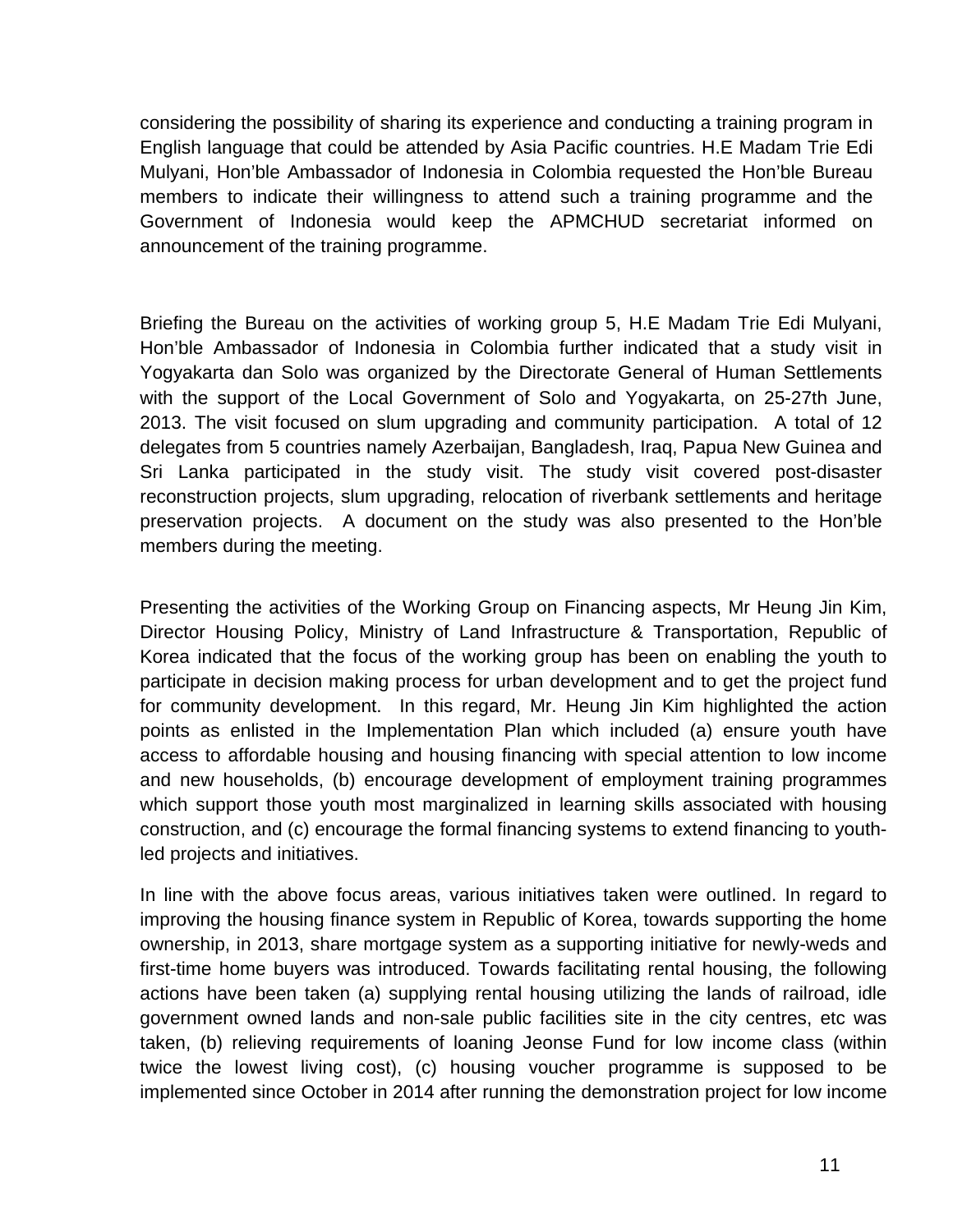class, (d) offering rental fund with 3% annual interest for low income class and newlyweds. The primary purpose of all such efforts has been to reinforcing the housing support for young generation such as under graduates, newly-weds, etc.

Mr Heung Jin Kim, Director Housing Policy, Ministry of Land Infrastructure & Transportation, Republic of Korea further indicated that an International Forum on Housing Finance was organized on 18<sup>th</sup> November, 2013 at Seoul, which was hosted by the Ministry of Land, Infrastructure and Transport, Housing Finance Foundation, Korea Housing Guarantee Company, Korea Housing Finance Corporation and 6 banks. The Forum had participation from the USA Ginne Mae (GNMA), UK Affordable Housing Institute, Japan MINTO (Organization for promoting Urban Development) and many professionals and academia from renowned research and training Institutions from Republic of Korea. Mr. Heung Jin Kim further indicated that the participants shared the current policy initiatives on housing welfare for low income class with tailored support for the socially vulnerable class as the structure of housing market has changed.

In addition, an International seminar on Development of Housing Finance & Guarantee System was also organized on 13-14<sup>th</sup> November, 2013 in Seoul which was hosted by the Korea Housing Guarantee Company along with the Ministry of Land, Infrastructure and Transport. The Seminar had participation of about 150 experts from OECD, Habitat International, Housing Association of Malaysia, various research and professional institutions, etc. The emphasis in the discussion was on the role of housing policy for the stable housing market, regulations and the market development related to European mortgage Market, comparison among nations about mortgage and reverse mortgage, taking a view on housing environment of low income class in developing countries and seeking the way to improve the housing finance system for these categories, and forging partnership between private and the government for resolving housing welfare of low income.

Mr. Heung Jin Kim, Director Housing Policy, Ministry of Land Infrastructure & Transportation, Republic of Korea also indicated that during the forthcoming APMCHUD conference, special sessions would be held on the theme of housing finance.

The Bureau members appreciated the significant efforts made by various working groups and requested that various documents generated as part of activities of the working groups could be forwarded to the Secretariat so that the same are uploaded on the web site of APMCHUD for a wider access to all member countries.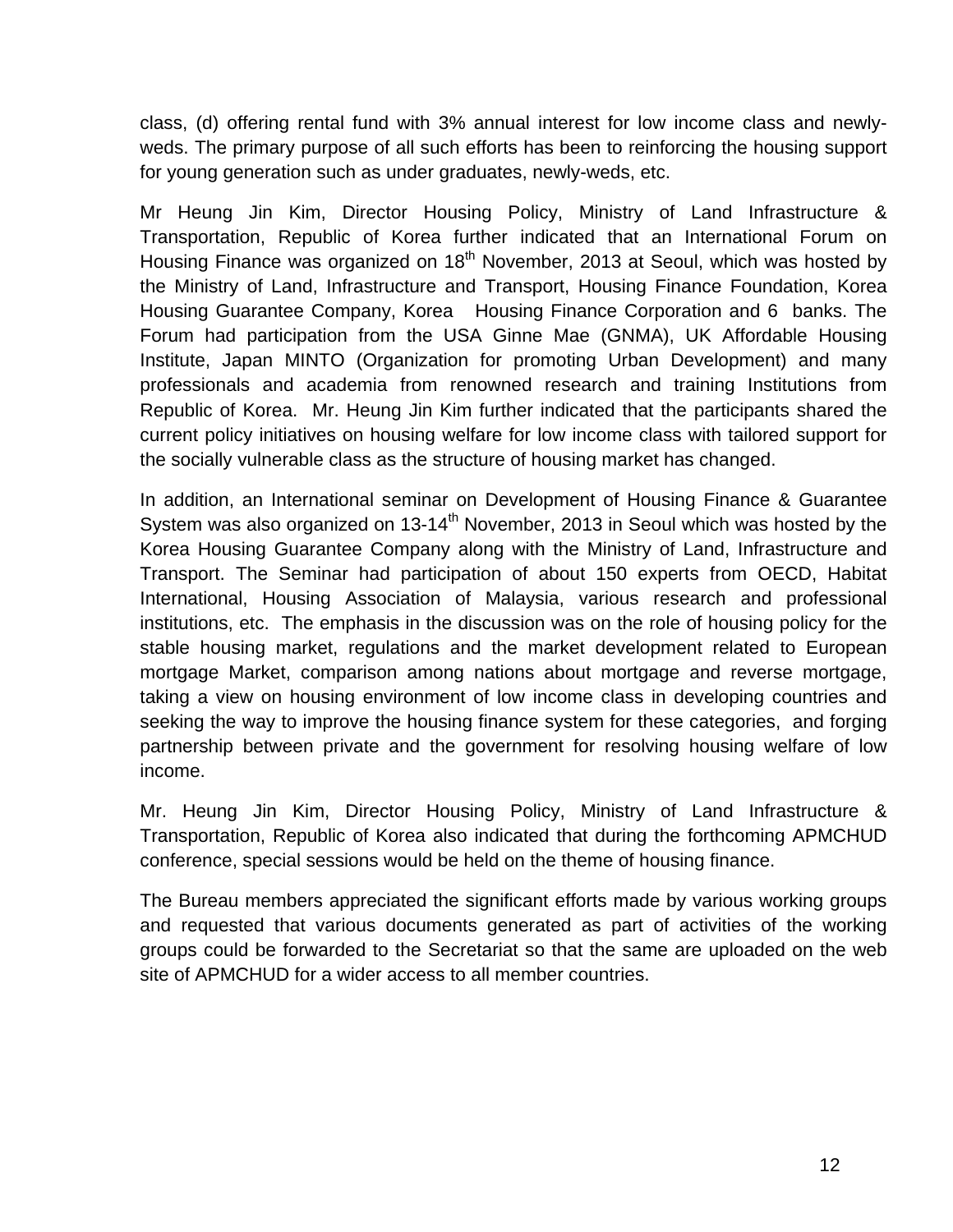# **Item No.5 : Working Group 3 on Delivery of Basic Services – Identification of Lead Country**

The Chief Coordinator indicated that of the five Working Groups constituted by APMCHUD, the WG3 on Delivery of Basic Services is yet to initiate proceedings as no member country has volunteered to take the lead role. The Chief Coordinator requested the Hon'ble Members to inform the Secretariat about their willingness to take the lead role for this Working Group either during the meeting or at a later date.

# **Item No.6 : Presentation by the Republic of Korea on the preparations for the 5th APMCHUD Conference at Seoul, Republic of Korea**

During the 4<sup>th</sup> APMCHUD Conference at Jordan, the Republic of Korea had graciously offered to host the  $5<sup>th</sup>$  APMCHUD Conference which was thankfully accepted by the APMCHUD. The Chief Coordinator requested the Hon'ble Member from the Republic of Korea to brief the Bureau on the status of preparations.

At the outset, Mr Heung Jin Kim, Director Housing Policy, Ministry of Land Infrastructure & Transportation, Republic of Korea thanked the UN-Habitat and the Permanent Secretariat for the support provided during various stages of finalization of the preparatory actions. A power point presentation was made by the delegation on status of preparations on various aspects. A copy of the presentation was also circulated to the Hon'ble members during the meeting. The highlights are as follows:

# **Vision & Mission of the 5th APMCHUD:**

**Vision** – To promote social and systematic Equal Opportunity for Sustainable Development with the goal of providing adequate living environment for APMCHUD members

### **Mission**:

- To induce effective alternatives through `common concerns'
- To share various knowledge and experience for sustainable development
- To get closer to the intrinsic value and mission of APMCHUD in connection with UN-Habitat

**Main Theme selection**: Based on the mission aspects outlined, the main theme proposed is `Equal Opportunity for Sustainable Development'.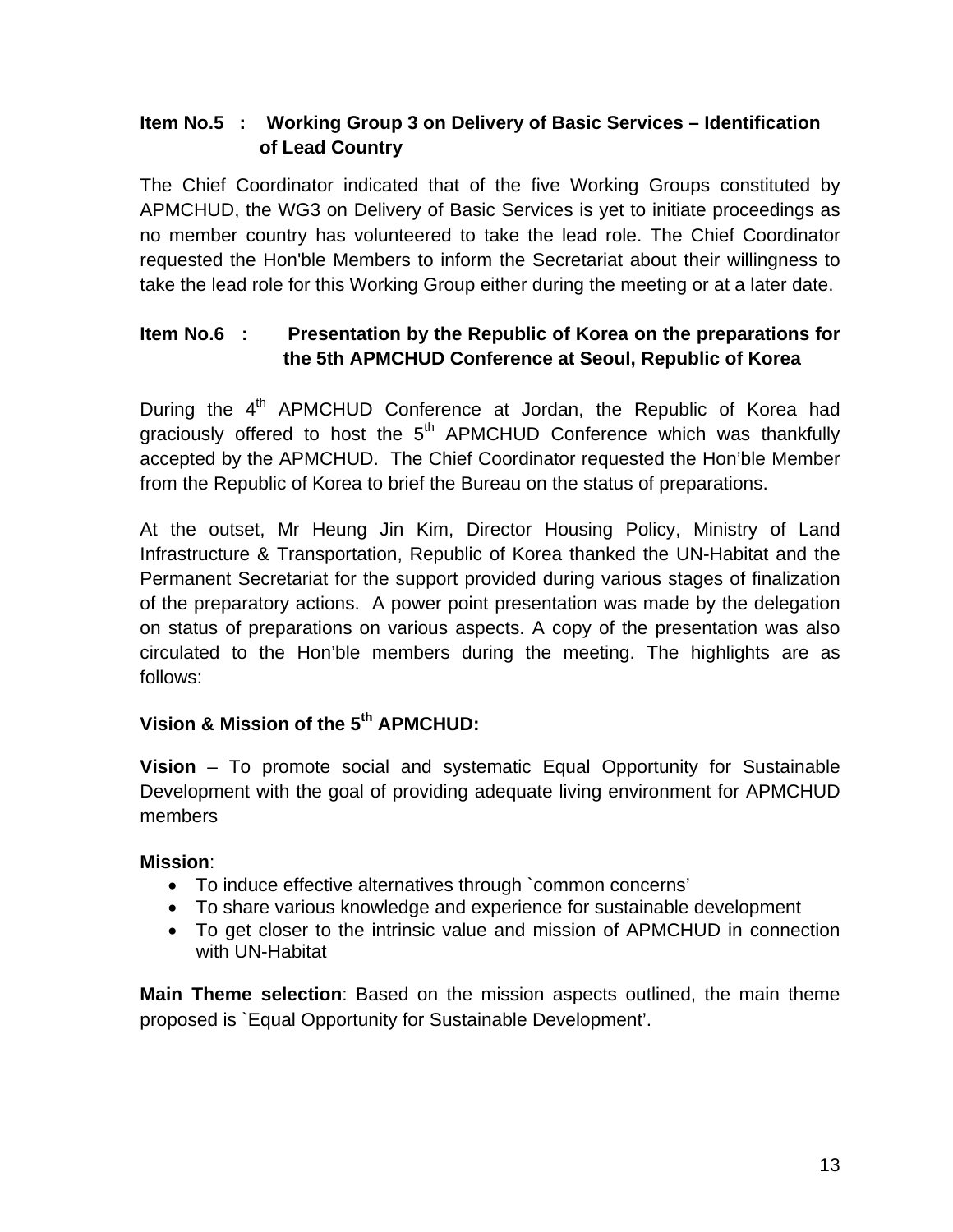**Sub-Themes**: The sub-themes would be in relation to the working group themes as follows: WG 1 – Inclusive Urban Planning; WG 2 – Upgrading slum toward equal opportunity for the underprivileged; WG 3 – Inclusive technology for water and sanitation; WG 4 – Housing Finance for Equal Opportunity; WG 5 – urban Development for equal opportunity responding to natural disasters.

**Host:** Ministry of Land, Infrastructure and Transport of Republic of Korea.

**Constitution of an Organizing Committee**: The Government of Republic of Korea has constituted an Organizing Committee for the event with the participation of representatives from the Korea Land & Housing Corporation (LH), Korea Research Institute for Human Settlements (KRIHS), Korea Housing Guarantee Corporation (KHGC), and the Korea Appraisal Board (KAB). The office of the organizing Committee has been established in the Korea Land & Housing Corporation, with 6 specialists from each organization.

**Proposed Date of the Conference and location**: November 3 – 5, 2014 at Seoul in one of the most prestigious hotels in the city centre of Seoul. The date has been decided considering the back-to-back timing with World Cities Day scheduled on 31<sup>st</sup> October, 2014 to be celebrated at Shanghai.

**Expected number of participants** : Over 1,000 (including NGOs, etc).

A preparatory meeting with the UN-Habitat and also through Conference call with APMCHUD Secretariat at New Delhi was organized on the way forward. Further, an Exhibition Booth for the proposed Conference was also set up in the World Urban Forum – 7 exhibition zone to popularize the event among all the countries, and particularly the APMCHUD countries for their participation.

It was also indicated that in the forthcoming months of April & May, preliminary notification for the 5thAPMCHUD would be made, in the month of June, opening of the 5<sup>th</sup> APMCHUD official web site would be done, and in the next Bureau meeting of the APMCHUD, the  $2^{nd}$  status report and progress updates shall be presented. Based on the feed back, a final check-up meeting shall be held with the UN-Habitat and the  $5<sup>th</sup>$  APMCHUD Conference shall be held on 3 –  $5<sup>th</sup>$ November, 2014.

Mr Heung Jin Kim, Director Housing Policy, Ministry of Land Infrastructure & Transportation, Republic of Korea further indicated that the theme of `equal Opportunity' suggests an alternative for fulfilling functional needs to the underprivileged and for integrating social disparities with the surrounding environment in pursuit of sustainable urban development.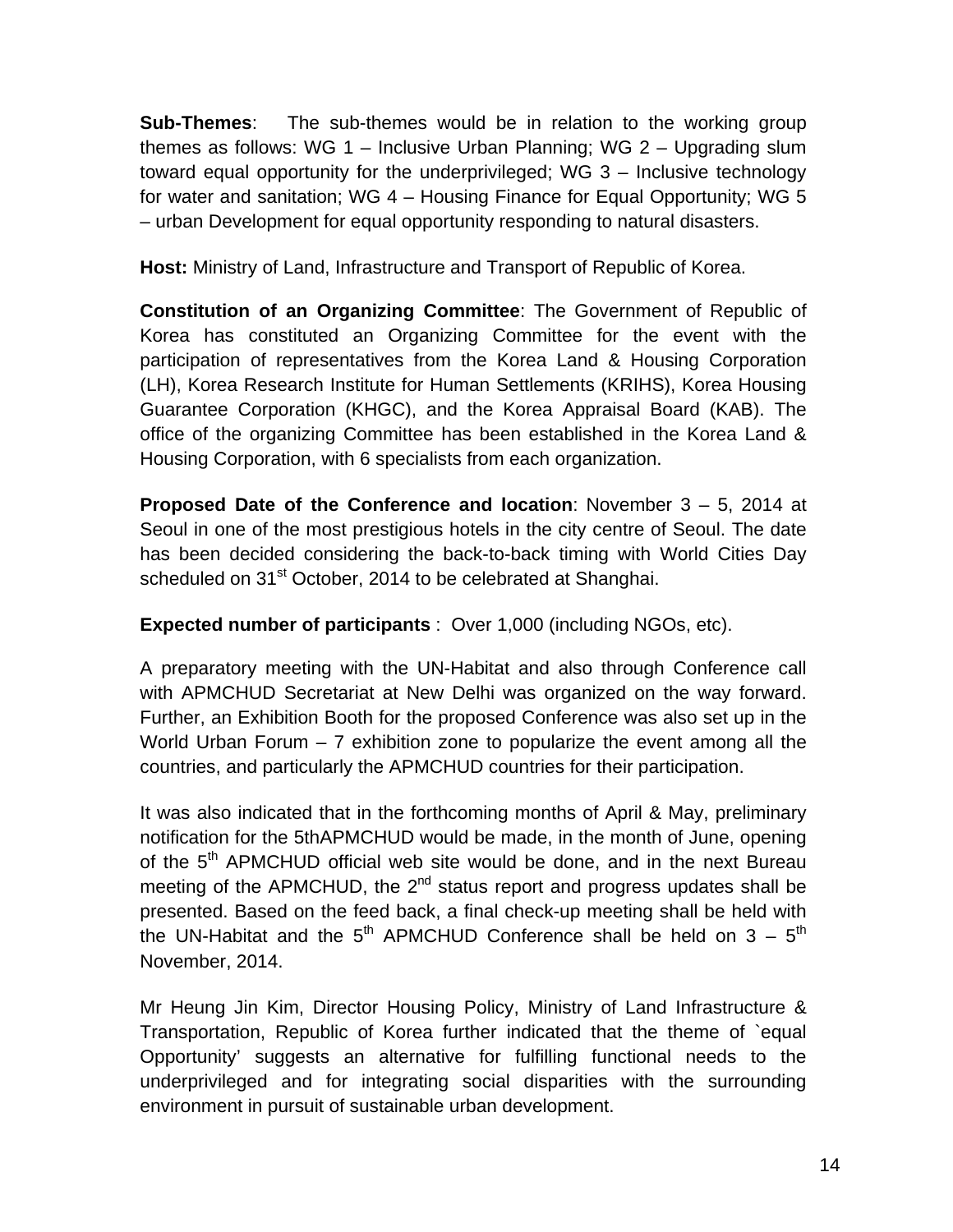With the above, Mr Heung Jin Kim requested for views and endorsement of the theme, sub-themes, date and venue and other proposed activities.

All the Hon'ble members of the Bureau unanimously appreciated the systematic and significant efforts put in by the Republic of Korea towards successful organization of the 5<sup>th</sup> APMCHUD at Seoul. The Bureau endorsed the date and venue as proposed by the Republic of Korea.

In regard to the sub-themes, H.E Madam Trie Edi Mulyani, Hon'ble Ambassador of Indonesia in Colombia referred to the proposed sub-theme number 5 for the Conference which read as `Urban Development for Equal Opportunity responding to natural disasters'. It was suggested that in line with the Working Group theme, the title could incorporate specific reference to `climate change' as well. This was agreed and it was decided that the sub-theme No.5 may incorporate this as well and the reference to disasters may read as `…. Natural disasters & climate change related disasters'.

In regard to the main theme, H.E Mr. Sami Mati Al-Khas Petrous, Hon'ble Deputy Minister, Ministry of Planning, Republic of Iraq suggested that the main theme could focus on various Urban Development Strategies at the National level and the title could reflect the same.

The Bureau appreciated the significant effort put in by the Republic of Korea and decided that the Hon'ble members may send the comments and suggestions on the sub-themes and on any other aspects in a week time to the Secretariat [\(apmchud.bureau@gmail.com](mailto:apmchud.bureau@gmail.com)) or to Mr. Young-Hoon Sohn, the co-ordinating officer from the Republic of Korea ([yhsohn@lh.or.kr](mailto:yhsohn@lh.or.kr)), so that the Republic of Korea in consultation with UN-Habitat would finalize the same in 2 weeks time thereafter.

### **Item No. 7 : Any other item with the permission of the Chair.**

On invitation for any additional items, the Chairperson of the Bureau meeting H.E Ms. Aminath Athifa, Hon'ble Minister of Housing and Infrastructure, Republic of Maldives indicated that in the `Enhanced Framework of Implementation for Sustainable Urbanisation in Asia-Pacific Region' evolved during the first Conference of APMCHUD, a significant focus was incorporated in respect of the Island Nations in view of the special problems being faced by them. Accordingly, in all the activities of APMCHUD, this special focus needs to continue. The Bureau agreed with the same.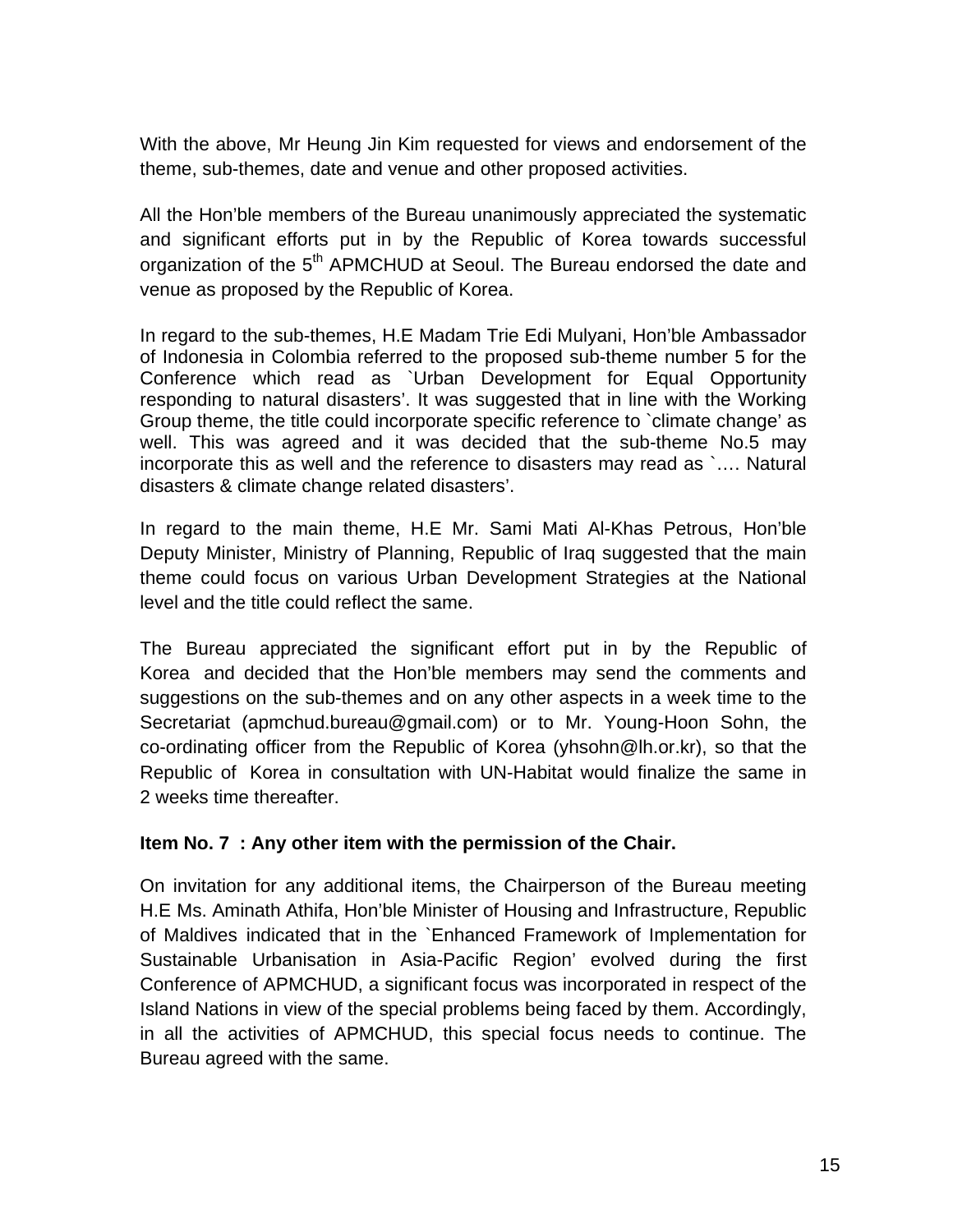H.E Mr Istabraq Iberaheem Al-Shouk, Hon'ble Senior Deputy Minister of Construction and Housing, Republic of Iraq felt that in addition to the `Action Taken Report' being presented in the Bureau meetings which highlights the various follow up actions taken by the Secretariat as a consequence to the decisions taken in previous Bureau meeting, an `Action Taken Report' on various actions taken in continuation of various decisions taken in the APMCHUD Conferences and reflected in the Declarations may be presented to the Bureau periodically. This was agreed to.

In regard to holding of the next Bureau meeting, the Chief Coordinator requested the Hon'ble members to decide on the venue and the possible date. In this regard, H.E Ms. Aminath Athifa, Hon'ble Minister of State, Housing and Infrastructure, Republic of Maldives indicated that earlier the Republic of Maldives had offered to host a Bureau meeting. Accordingly, it was decided that the Secretariat may interact with the Republic of Maldives to firm up the date(s) for holding the next meeting of the Bureau.

Concluding the meeting, the Chairperson highlighted the member countries appreciation to the Government of India in hosting the secretariat and the excellent work Government of India is doing.

The meeting ended with a vote of thanks to the Chair.

\*\*\*\*\*\*\*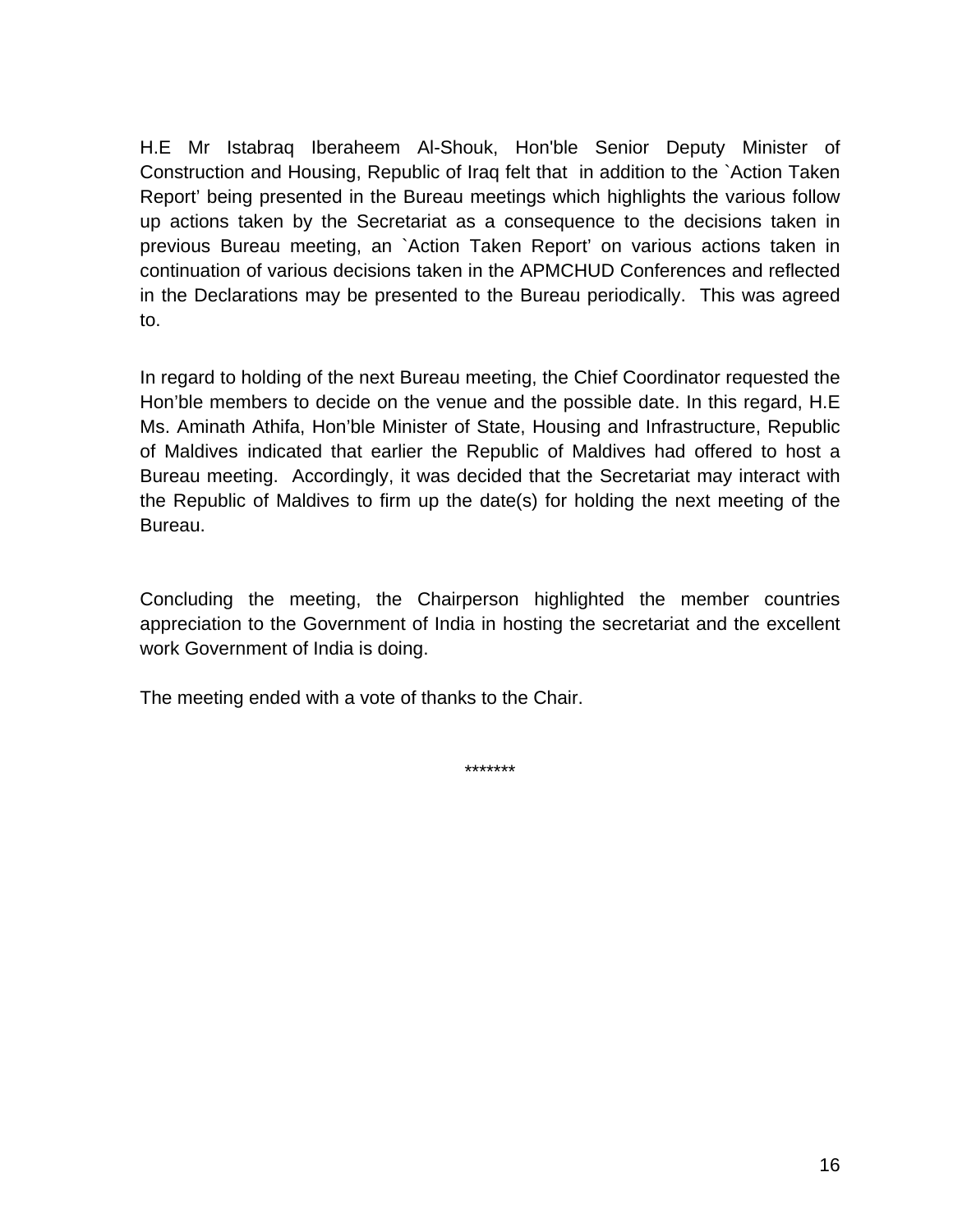# **LIST OF PARTICIPANTS ATTENDED THE 2ND BUREAU MEETING**

#### **Republic of Maldives**

H.E. Ms. Aminath Athifa - In Chair - In Chair Minister of State, Housing and Infrastructure

#### **The Republic of Indonesia**

H.E Madam Trie Edi Mulyani Hon'ble Ambassador of Indonesia in Colombia

Dr. Hadi Sucahyono, Habitat Indonesia and Ministry of Public Works

Ms. Joerni Makmurniati, Ministry of Public Works

Mr. Ali, Ministry of Foreign Affairs

#### **Islamic Republic of Iran**

H.E Mr Manouchehr Sobhaani Ambassador of Islamic Republic of Iran in Colombia

#### **Republic of Iraq**

H.E. Mr. Istabraq Iberaheem Al-Shouk Hon'ble Senior Deputy Minister of Construction and Housing

H.E Mr. Sami Mati Al-Khas Petrous Hon'ble Deputy Minister, Ministry of Planning

#### **Republic of Korea**

Mr. Heung Jin Kim Director General Housing Policy, Ministry of Land Infrastructure & Transportation

Mr. Min-Tae, Kim, Director, MoLIT

Mr. Cheol-Gy, Yeo, Director, LH

Mr. Chang-Hee, Lee, General Manager, LH

Mr. Young-Hoon Sohn, Co-ordinating Officer , LH

Mr. Woo-sik, Jeong, D. General Manager, KHG